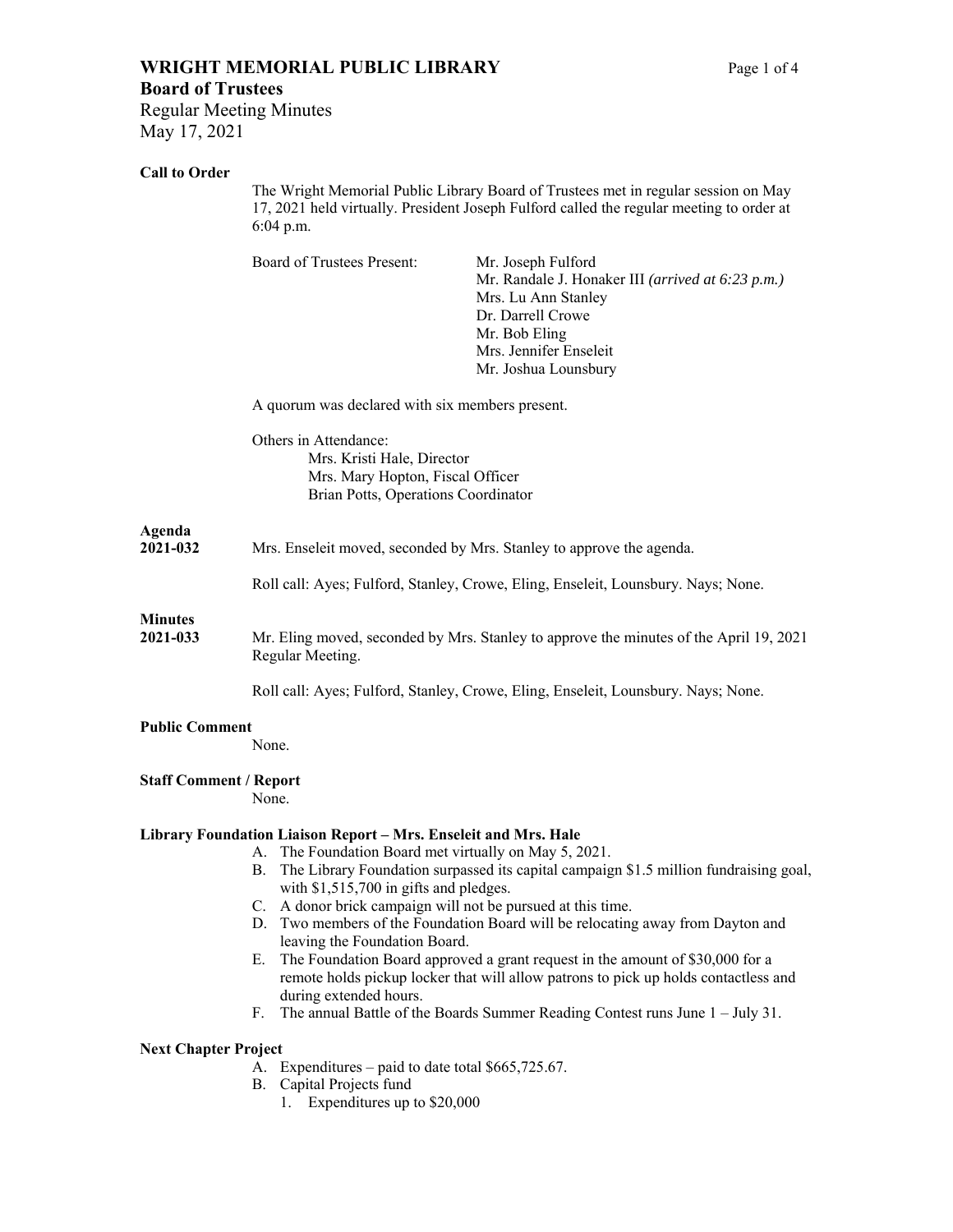### **WRIGHT MEMORIAL PUBLIC LIBRARY** Page 2 of 4

#### **Board of Trustees**

Regular Meeting Minutes May 17, 2021

- a. Pete's Furniture additional funds not to exceed \$3,000
- **2021-034** Mrs. Enseleit moved, seconded by Mrs. Stanley to approve the additional funds for Pete's Furniture not to exceed \$3,000.

Roll call: Ayes; Fulford, Stanley, Crowe, Eling, Enseleit, Lounsbury. Nays; None.

- 2. Expenditures in Excess of \$20,000,
	- a. Revised Cabling Agreement for ESI funds not to exceed \$23,000 with an appropriation of \$5,554.
- **2021-035** Mr. Lounsbury moved, seconded by Mr. Eling to approve the Cabling Agreement with ESI not to exceed \$23,000 with an appropriation of \$5,554.

Roll call: Ayes; Fulford, Stanley, Crowe, Eling, Enseleit, Lounsbury. Nays; None.

- C. Project Update
	- 1. Budget Mrs. Hopton reported, as of May 12, 2021, the total budget of \$5,117,677 is still fluid as a number of costs are yet to be undetermined. Owner contingency has not been used.
	- 2. Parking on Aberdeen Mrs. Hale reported that members of the project team met with Aberdeen neighbors on Tuesday, April 27. Based on input from that meeting, the WMPL project team made adjustments to parking plan. Oakwood City Council supports the revised plan. Another information meeting with Aberdeen neighbors has been scheduled for Tuesday, May 25 at 7 p.m. Board members Mr. Fulford and Mr. Eling will represent the Board of Trustees at the meeting
- D. ADA Parking Resolution for Aberdeen Avenue
- **2021-036** Mr. Eling moved, seconded by Mrs. Enseleit to approve the ADA Parking Resolution for Aberdeen Avenue.

Roll call: Ayes; Fulford, Honaker, Stanley, Crowe, Eling, Enseleit, Lounsbury. Nays; None.

#### **Fiscal Officer's Report – Mrs. Hopton**

- A. Financial Report April 2021
- B. Amended Estimated Resources & Annual Appropriations Budget 2021
- **2021-037** Mrs. Stanley moved, seconded by Mr. Honaker to accept the Financial Report April 2021, and Amended Estimated Resources & Annual Appropriations Budget 2021.

Roll call: Ayes; Fulford, Honaker, Stanley, Crowe, Eling, Enseleit, Lounsbury. Nays; None.

#### **Director's Report – Mrs. Hale**

- A. Director's Report
- B. Library Usage Report and Collection Statistics addendum
- 1. The interlibrary loan borrowing has surpassed interlibrary loan lending.
- C. April 2021 Library Highlights addendum
- D. Updates
	- 1. COVID-19 Planning –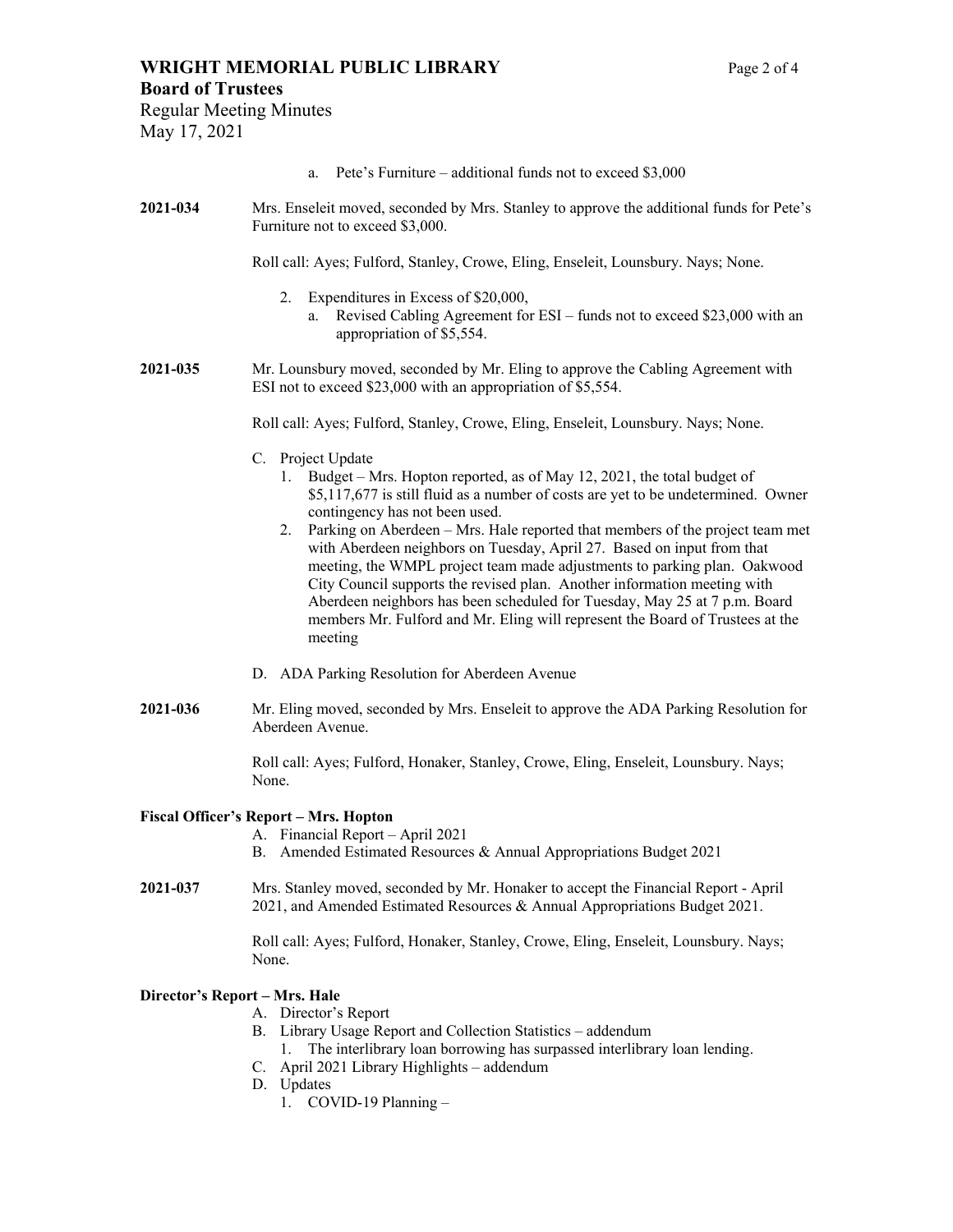# **WRIGHT MEMORIAL PUBLIC LIBRARY** Page 3 of 4

- a. WMPL will restore Sunday hours on June 6.
- b. Public computers and session times have been modestly extended.
- c. New CDC guidelines have been issued, easing health and safety protocols.
- 2. Facilities WMPL will pursue installation of a battery backup for the sump pump.
- 3. Community Engagement
	- 5. The Oakwood Inclusion Coalition public meeting on 4/28/21 drew 82 attendees. WMPL will support the OIC's summer Big Read of the book "Caste".
- 4. Other Updates
	- 5. Some state senators have sponsored an amendment to the senate budget bill to maintain the PLF at 1.7% of the GRF.
	- 6. Mrs. Hale requested that members of the Board contact your state senator on this important issue of public library funding.
	- 7. Mrs. Hale will meet with State Senator Niraj Antani on May 21 to discuss the PLF.
- 5. Community Involvement
	- a. Rotary Weekly Meetings, 4/23, 4/30, 5/7
	- b. One Donor Meeting
	- c. Oakwood Inclusion Coalition Leadership Team Meeting, 4/28/21
	- d. Oakwood Inclusion Coalition Public Meeting and Program, 4/28/21
	- e. Aberdeen Neighbor Q&A, 4/27/21
	- f. SWON annual meeting, 5/3/21
- 6. Director's Professional Development
	- a. OLC State Budget Update, 4/26/21
	- b. Inclusive Leadership training by NCCJ, 4/30/21
- 7. Upcoming Events
	- a. Meeting and Building Tour with State Senator Niraj Antani, 5/21/21
	- b. Aberdeen Neighbor Meeting, 5/25/21 @ 7 p.m.

#### **New Business**

- A. Expenditures in Excess of \$10,000
- **2021-038** Mrs. Enseleit moved, seconded by Mrs. Stanley to Approve the Bibliotheca Remote Locker after Hours Hold Pick-up Lockers – not to exceed \$30,000.

Roll call: Ayes; Fulford, Honaker, Stanley, Crowe, Eling, Enseleit, Lounsbury. Nays; None.

#### **Action Items**

#### **Prior Meeting:**

- A. Intention of Using Katharine Wright Park seek pre-approval for use with the City of Oakwood at the February Meeting – Mrs. Hale and Mr. Fulford (open)
- B. Tour of Facilities coordinate with Bob Eling (open)
- C. Book Recommendations Mrs. Stanley (open)

#### **Current Meeting:**

A. Historical News Articles about Katharine Wright Park and Dayton Daily News Article about Wright Memorial Public Library – Mr. Fulford